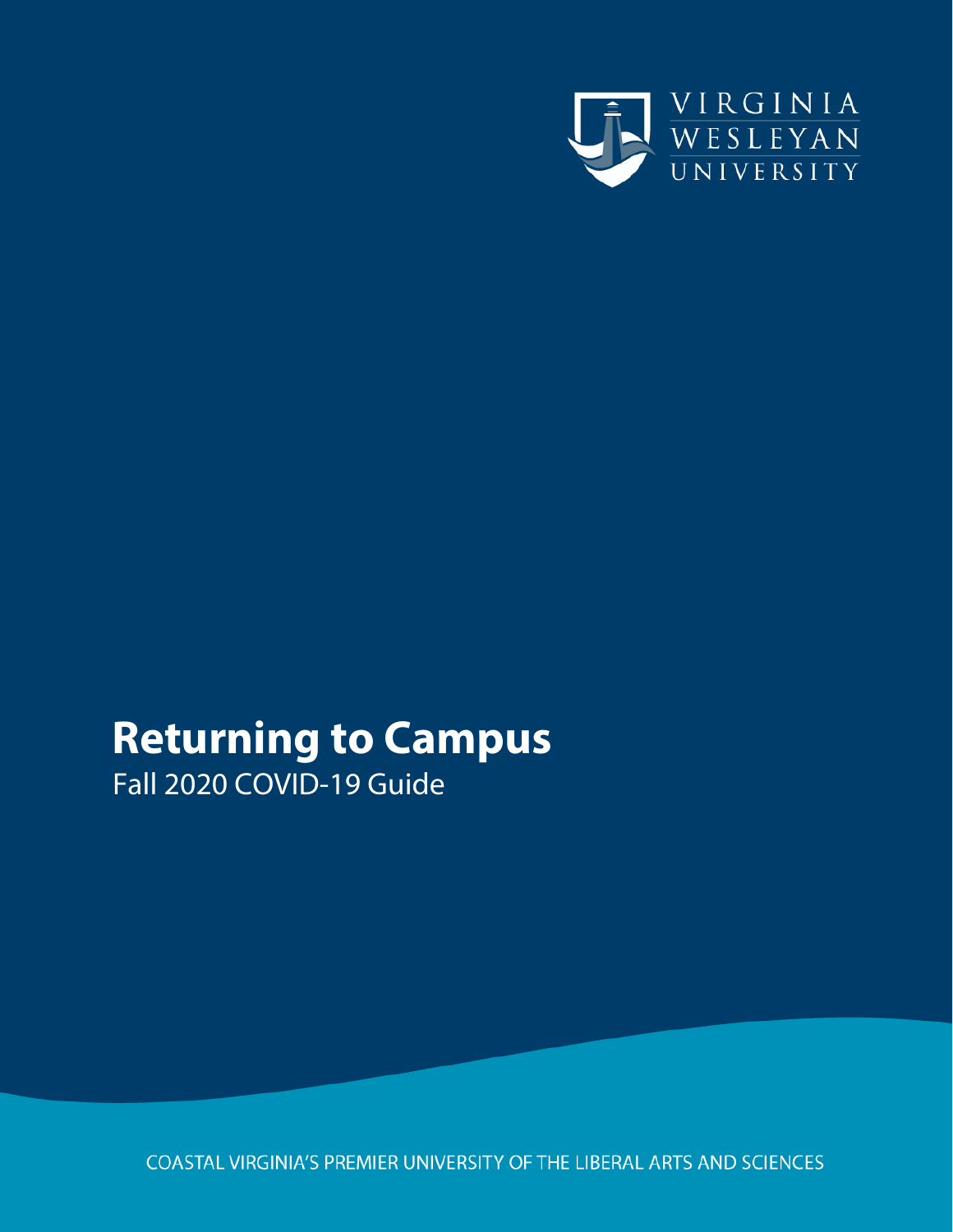## **Contents**

| <b>B. Monitoring Health Conditions</b>                                                                               |  |
|----------------------------------------------------------------------------------------------------------------------|--|
| <b>C. Containment to Spread of the</b>                                                                               |  |
| <b>D. Shutdown Considerations if</b><br><b>Necessitated by Severe Conditions</b><br>and/or Public Health Guidance 13 |  |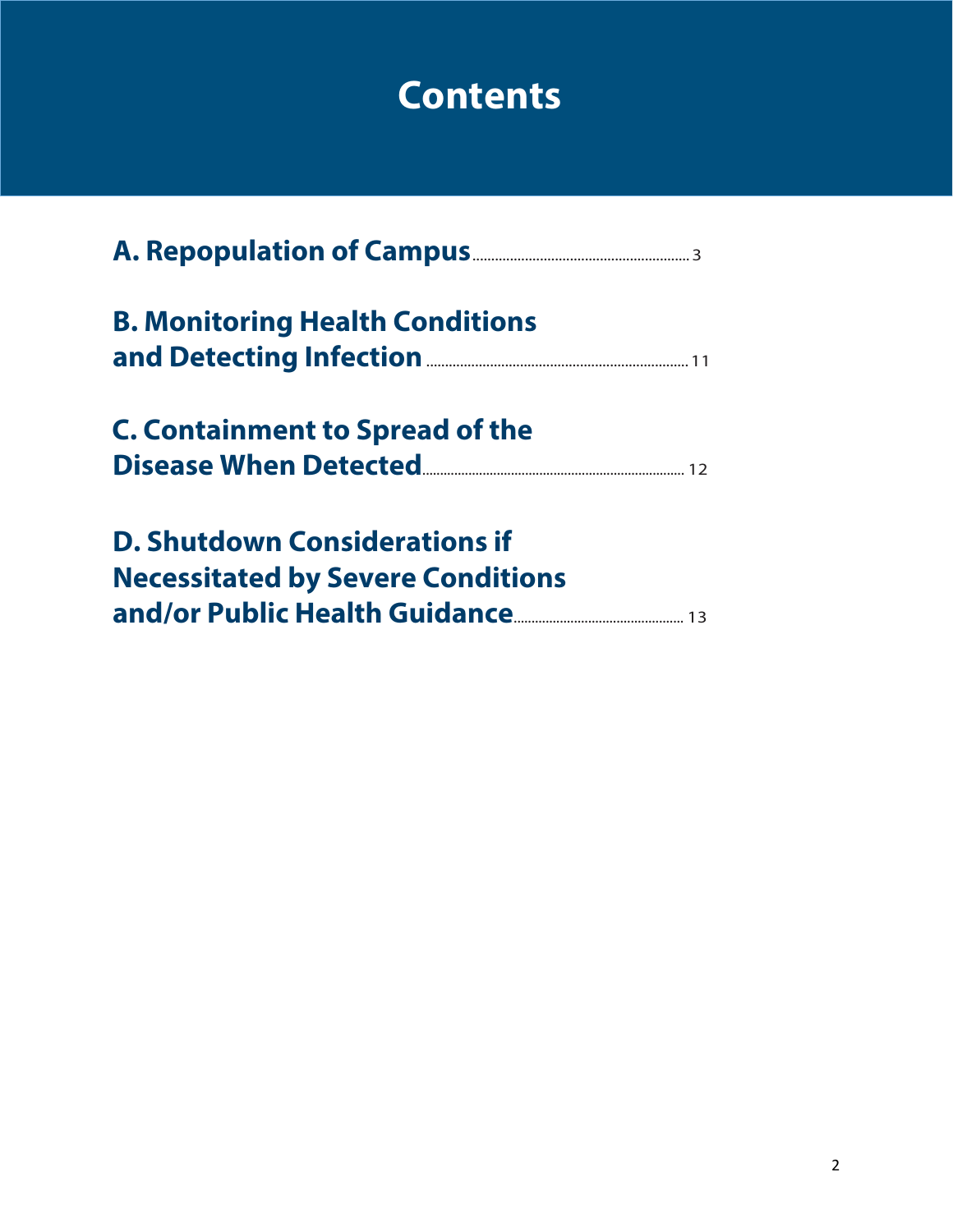## **Repopulation of Campus**

#### **A. Repopulation of Campus**

1. While the institution maintains both Emergency Response and Continuity of Operation Plans, and as we also have an established Campus Emergency Response Team, which includes representation from multiple campus areas, the University created a group whose specific purpose is to manage the impact of COVID-19.

This team is charged with developing and executing a plan to support face-to-face delivery of education for its traditional students and to safely return to this instructional method for the Fall, 2020.

Virginia Wesleyan University's COVID-19 Emergency Response Team includes:

Dr. Scott Miller, University President Dr. Maynard Schaus, Vice President for Academic Affairs Dr. Keith Moore, Vice President for Campus Life and Operational Management Jim Cooper, Vice President for Finance and Administration Jason Seward, Associate Vice President for Campus Life and Operational Management

Provisions for managing the impact of the coronavirus (COVID-19) includes a modified fall semester, which involves changes to the start and completion dates for the term, as well as changes to recognized University breaks.

At this time, all institutional travel has been suspended and opportunities for internships, study away, and other academic or other activities that require travel are placed on hold through January, 2021.

With intent to begin the semester with face-to-face instruction and to offer programs to include internships, student teaching, and other academic opportunities, and to safely support the academic mission and its complementing programs, all members of the community will be required to self-certify that a person:

- Has not been determined to be actively infected with SARS-CoV-2, the virus that causes COVID-19.
- Has not been in close contact with anyone known or suspected to have tested positive for COVID-19 in the previous 14 days.
- Does not have a fever, cough, or other symptoms of COVID-19 as listed on the CDC's website.
- Has not returned from travel or traveled through an area with state or local travel restrictions that mandate quarantine upon arrival home in the previous 14 days.

If an individual does not meet these criteria, that person should not report to campus. Selfcertification is an ongoing, daily process that all community members should practice. Students will be required to indicate electronically, no sooner than one week prior to returning to campus, that they satisfactorily meet the criteria. This online acknowledgment will be available on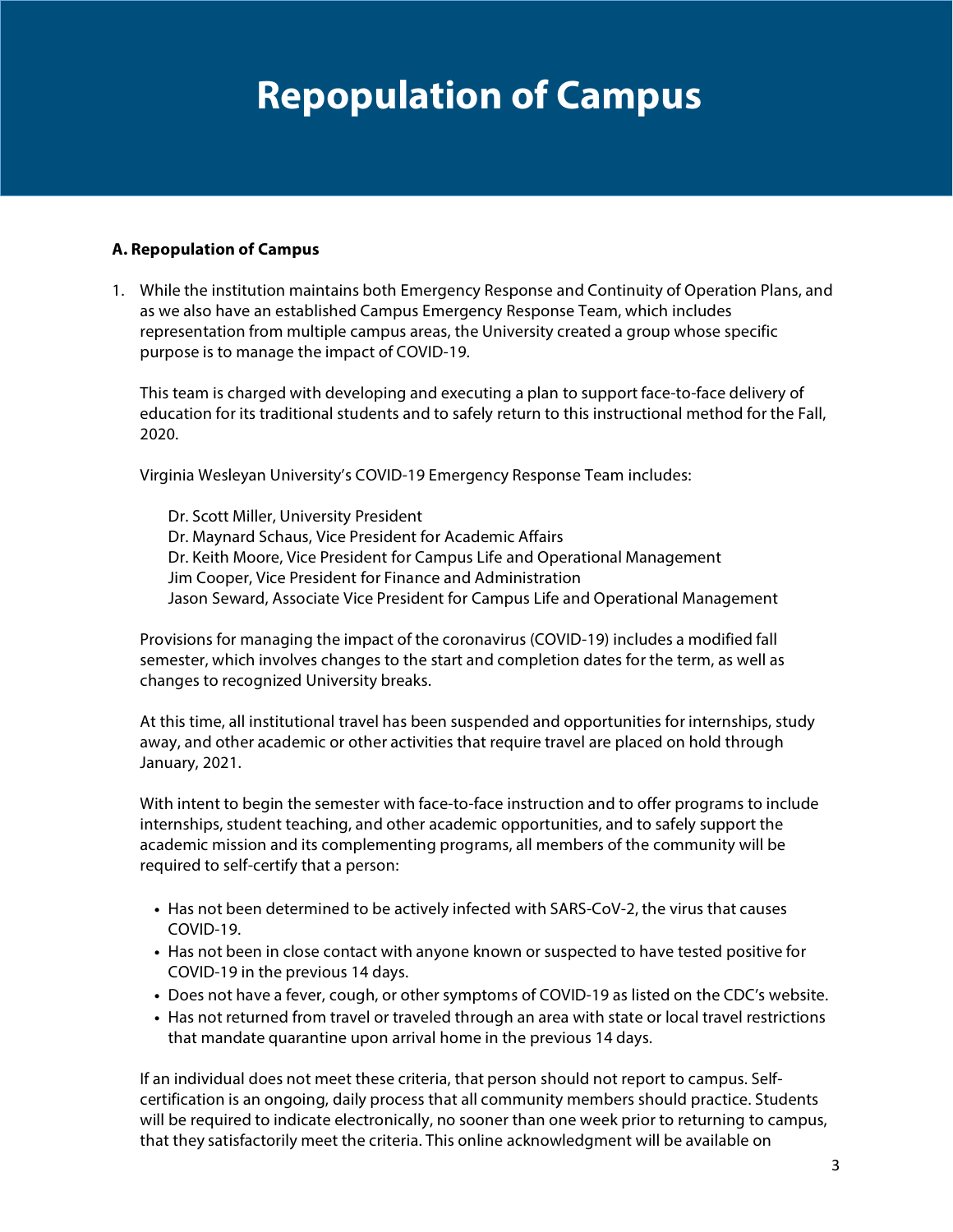WebAdvisor (student portal). Additionally, upon arrival for the beginning of the fall semester, each student must certify that they have conducted a self-screen, understand their responsibility for daily self-screenings, and attest that their results immediately prior to reporting to campus were negative. Students will also acknowledge that they understand that they may be required to quarantine or isolate based on conditional concerns, reported exposures, and suspected or confirmed cases in compliance with guidance from the Virginia Beach Department of Public Health.

Screening for SARS-CoV-2 will be administered strategically in connection with the "move-in" process and throughout the semester. Temperature checks will be conducted of all parties reporting to campus on move-in days. Individuals registering a temperature of 100.4 at the time of move-in will not be permitted to stay on campus, should continue to monitor their conditions, and should consult with a medical professional. Students unable to report because of possible illness will be accommodated academically.

When able, those testing positive for SARS-CoV-2 will complete their self-isolation at their permanent residence. Where self-isolation at a student's permanent residence is not feasible or poses risk of transmission to others, the University will coordinate with the student and local health authorities to identify an appropriate location for self-isolation. Students requiring more extensive medical care will be treated as needed by medical professionals.

Faculty and staff who test positive for SARS-CoV-2 will be required to work remotely or take Paid Annual Leave (PAL) or another appropriate leave in accordance with University policy. Symptomatic individuals should self-isolate as determined by local health officials at the time of testing, returning to campus only after cleared by their health care provider and consistent with CDC guidance.

After a period of isolation, employees must provide documentation to Human Resources. Given the need for confidentiality, trained Counseling Services staff will coordinate this process and serve as the contact for students in this regard.

The University and the Virginia Beach Department of Public Health will coordinate contact tracing. Contact tracing for those who test positive for SARS- CoV-2 will be led as dictated by local public health officials.

The University regularly updates its community through various means to include a dedicated webpage: https://www.vwu.edu/coronavirus/index.php

2. Contact information for reaching local health department:

Virginia Beach Department of Public Health COVID Hotline Phone: 757-683-2745 Website: https://www.vdh.virginia.gov/virginia-beach/

3. Screening - Beyond daily self-screening, which is going to be heavily promoted amongst all campus constituencies as a primary responsibility along with social distancing and proper hygiene, the University may also institute additional protocols with assistance from the Virginia Beach Department of Public Health and Sentara Medical Group. The University has selected LiveSafe and the Centers for Disease Control and Prevention (CDC) for its preferred self-screening mobile application. LiveSafe is available on both the Apple App Store and Google Play for Android devices.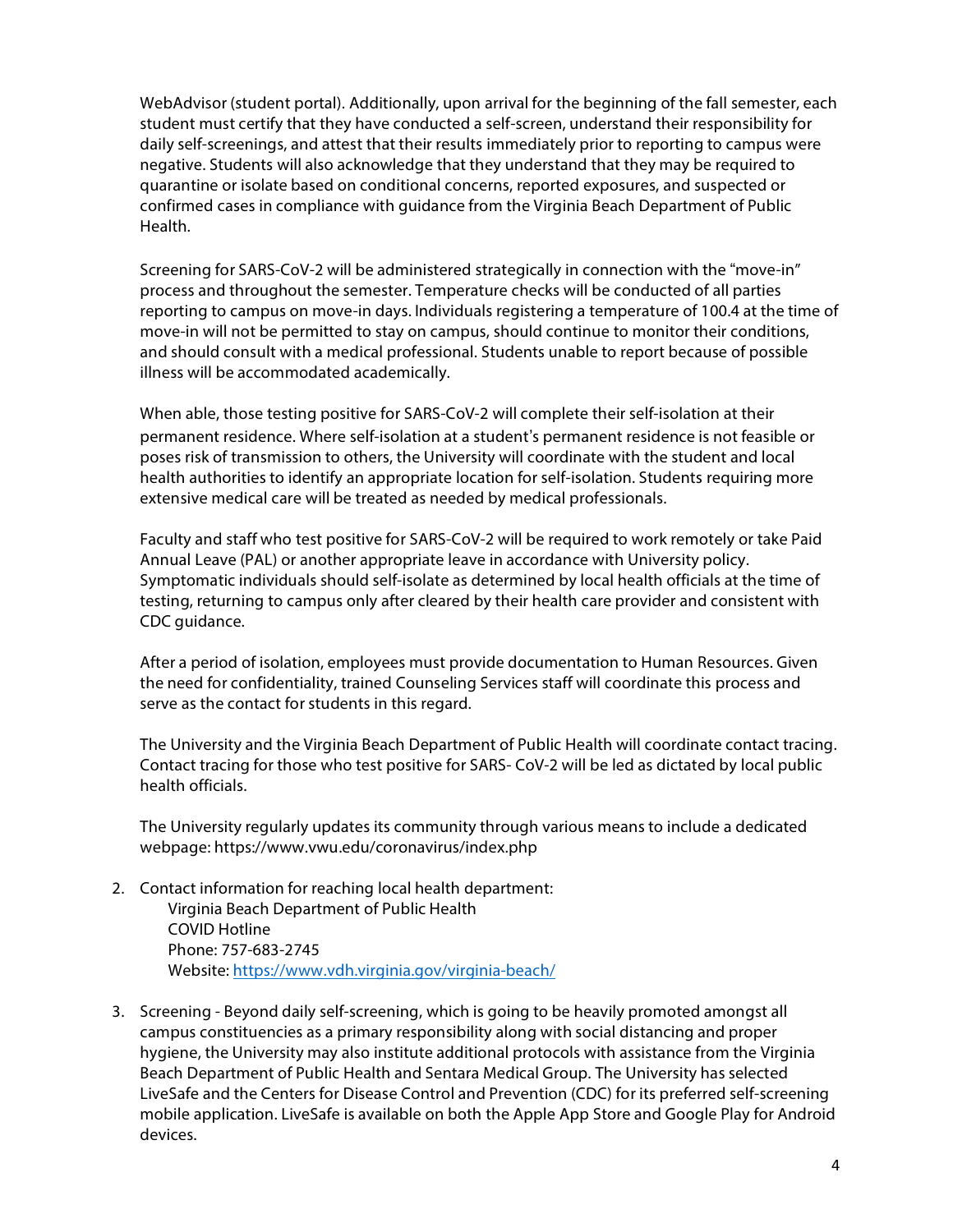- 4. The University has launched a cleanliness and hygiene campaign that includes online tutorials and videos, flyers, and other means to assure individuals understand their roles as responsible campus citizens. These efforts will be part of the institution's return to the workplace efforts, orientation of new students, and the education of those students returning to campus in the fall.
- 5. Physical distancing will be systematically integrated into all functions of the University.
	- Academic Calendar: To account for the possibility of individuals contracting the virus while away from campus for extended periods of time, to include fall, Thanksgiving, and winter breaks, the University modified its Fall 2020 academic calendar to the following:
		- August 24: Semester starts two (2) days early
		- October 12-13: Fall break eliminated
		- November 20: On-campus instruction ends
		- November 30 December 4: flex week with remote instruction, virtual individual conferences, independent work time
		- December 7-11: Exam week (exams Dec. 7, 8, 10, 11; Reading Day Dec. 9)
		- December 11: Semester ends
		- December 13: All grades due
	- a. Class offerings will be spread out throughout the day to flatten the campus occupancy curve. Classrooms and other spaces will be limited in terms of occupancy. Occupancies across campus have been determined and usage will be consistent, at minimum, with most recent guidance from the CDC, VDH, and the Commonwealth of Virginia. No class will meet in a space that does not allow for safe distancing. Additionally, classes will be modified to afford opportunity and flexibility for instructors to conduct small group meetings throughout the week and through the course of the semester to limit the number of individuals exposed to others. Computer labs, campus laboratories, designated group study spaces, and other academic communal areas will also be modified to allow for appropriate adherence to social distancing guidelines.

A schedule will be posted outside each classroom providing faculty and students with an understanding of when those spaces are serviced. Each will be thoroughly cleaned twice daily with class periods reserved for this purpose as feasible. Each classroom will also list its safe capacity to allow for social distancing.

Cleaning materials will be available in each classroom, to enable faculty and students the opportunity to self-protect and clean their class space in addition to the increased custodial services. Supplies will consist of Oxivir TB Wipes, a EPA approved item used for disinfecting spaces.

All summer courses typically offered by the University have been moved to remote instruction and January Term courses will be held remotely or online. January study away courses will be shifted to May or otherwise rescheduled.

Faculty Accommodations: Faculty may teach courses completely through remote instruction if they have a health condition that puts them at greater risk of complications from coronavirus, if they are in an identified category that puts them at higher risk, if they live with someone (or are necessarily in frequent contact with someone) who is immunocompromised, or is otherwise at greater risk of complications from COVID-19. Faculty should take care to follow the recommended masking and sanitation guidelines. If teaching face-to-face provides faculty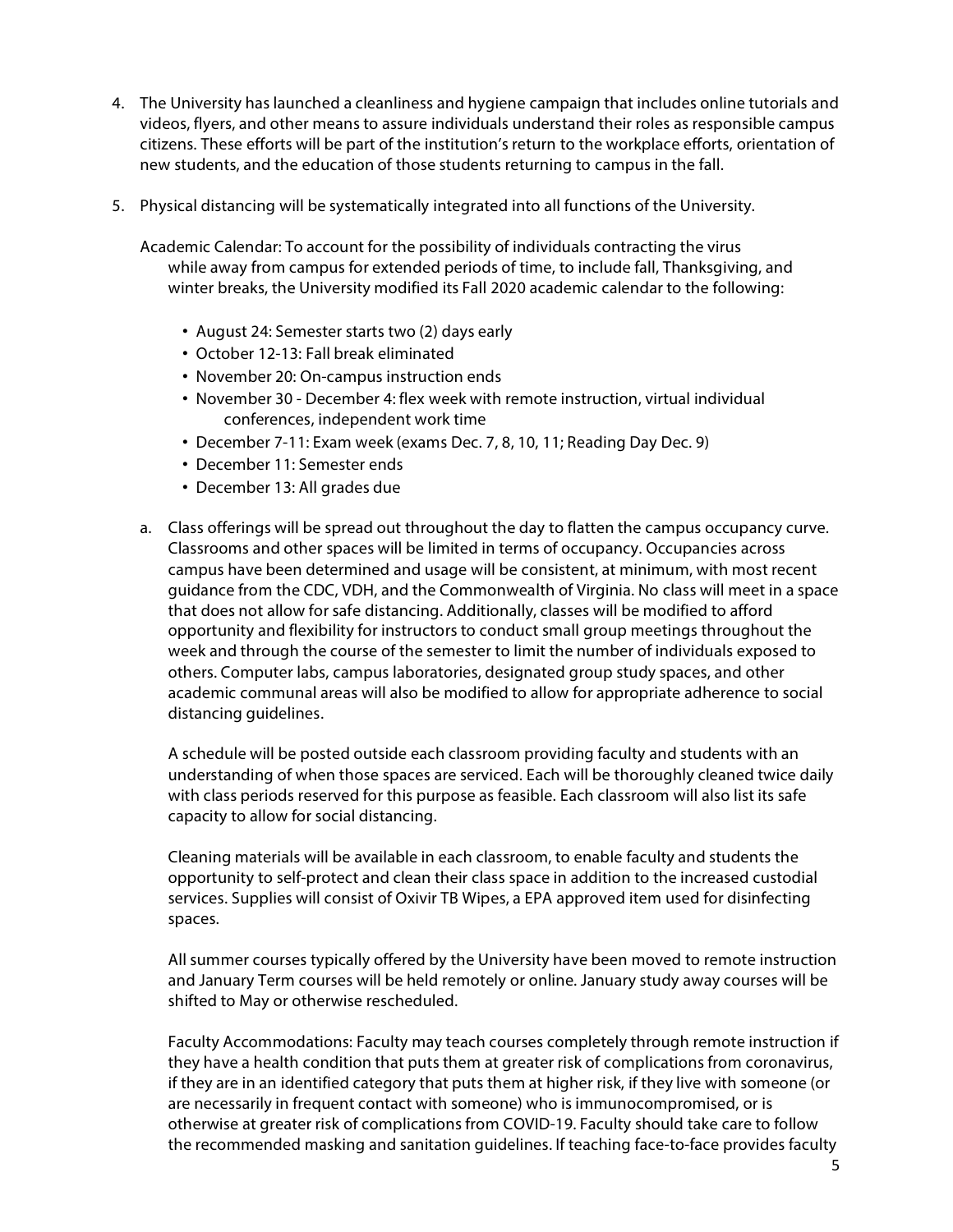members with risks associated with a condition that is documented or confirmed, those faculty members should select remote instruction. As an academic community, we are committed to providing high levels of student engagement with coursework, primarily through face-to-face or hybrid instruction. However, we will not compromise the health of our campus community members who are at greater risk or who regularly interact with people at greater risk of COVID-related complications. Faculty members are prepared to offer instruction remotely in the event that they must do so from home.

- b. Campus policies will be altered to account for social distancing and to deter large gatherings. No social engagements or registered parties or inter-hall visitation will be permitted, and guest privileges will be suspended until guidance and conditions change.
- c. Fitness rooms, study areas, and other communal spaces will be managed to afford individuals the ability to register or schedule use, and/or spaced and managed to afford appropriate social distancing.
- d. Limitations will be placed on size of gatherings. All gatherings must comply with Executive Orders, CDC and VDH guidance. The University's practice may be altered as conditions and recommendations change.
- e. Dining Services will be altered to afford social distancing, minimize occupancy, and otherwise offer a safe and sanitary dining experience.

Operational changes include:

- All food items are served by attendants. No self-service food available.
- Plates cannot be taken to multiple serving stations.
- Flatware will be available at each serving station.
- Station attendants will clean/sanitize stations every 20-30 minutes and keep logs.
- All staff will change gloves and wash hands frequently.
- Touchless sanitizing stations will be at each serving station and at entrances.
- Cashier stations will have clear acrylic partitions.
- Decals showing six feet (6') social distancing on floors at entrances and serving stations.
- Meals to-go options allowing students the option to pre-order online from a select daily menu that is boxed, labeled and delivered to a predetermined pick-up area will be offered.
- Reusable containers and foam boxes and cups will be not be allowed. However, ecofriendly packaging will be issued.

Dining flow modifications (modified as guidance is altered):

- Based on 6' social distancing requirements.
- Social distancing 6' between people in line utilizing floor markings.
- Dining tables 6' apart with no more than four (4) people at a table.
- Potential for all service ware to be disposable.
- Utensils distributed from each station.
- Disposable items in each station.
- Three seatings per meal period (breakfast/brunch, lunch, and dinner).
- 30 people at each seating per meal period.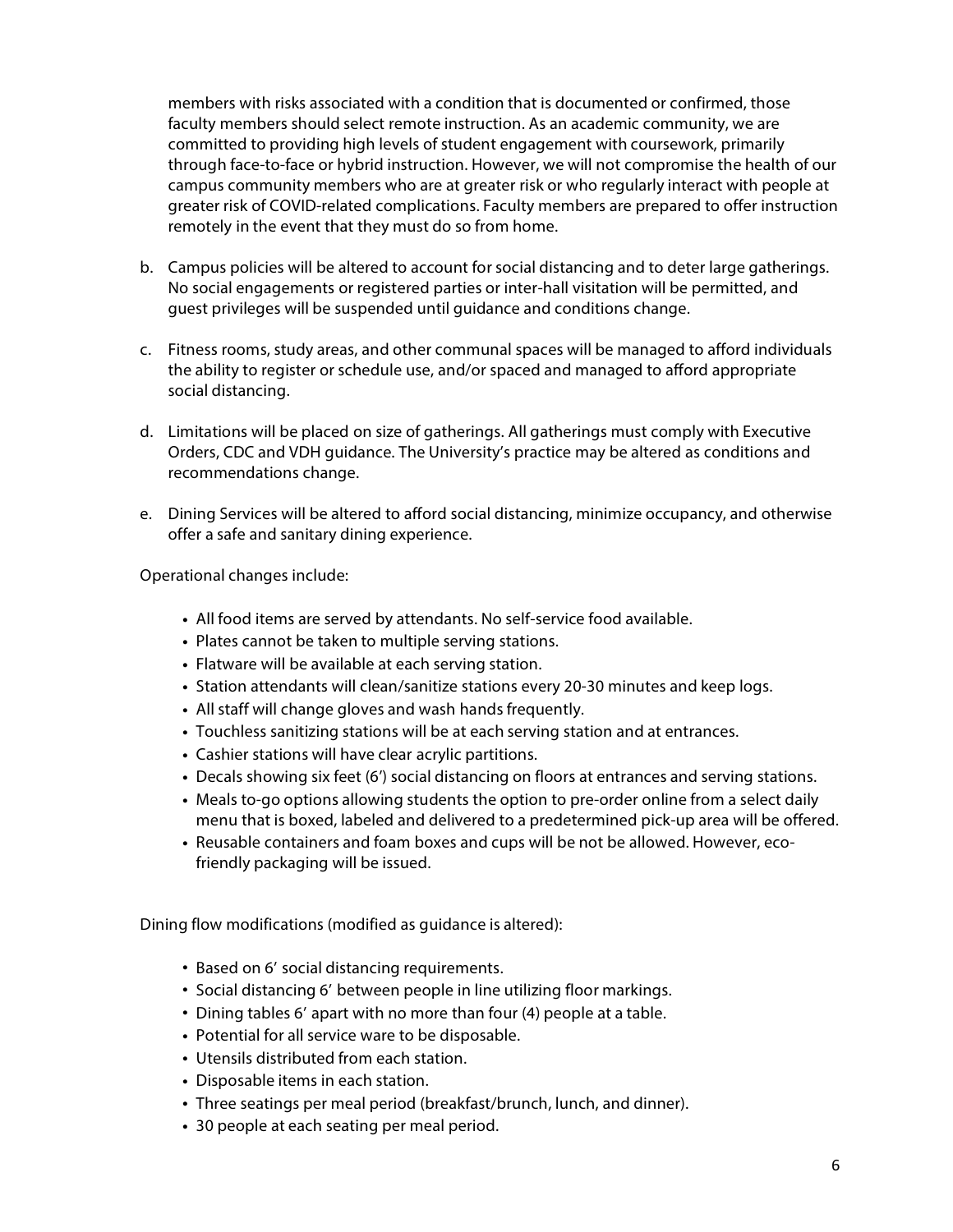- 30 minute break between each seating.
- Self-service beverages will be eliminated. An attendant will take and fill orders.
- Single-use washable cups will be issued without the option of refills; customers must receive a new cup each visit.
- 6. Hygiene practices and cleaning/disinfecting protocols
	- a. Frequent cleaning of areas to include high-touch surfaces, vehicles, areas with routine personnel change (such as reception desks), and increased supplies. Daily cleaning will be increased on campus and consist of communal bathrooms, stairwells, lobby entrances, offices, etc.

Daily cleaning:

- Wiping all surfaces and high-touch items, light switches, door knobs, desks, fixtures, rails, etc., with Virex II 256 solution/spray, an EPA-approved product for sanitizing/disinfecting spaces.
- Emptying trash and disinfecting trash containers with Virex II 256.
- Sweeping floors, picking up debris, and placing it in the trash containers.
- Vacuuming or mopping areas using Virex II 256.

Weekly cleaning (Twice or more times a week):

- Dusting blinds.
- Wet cleaning floors.
- Dusting furniture surfaces.
- b. Additional sanitizing stations will be placed in needed areas with other cleaning products. All sanitizing products are EPA approved and include: Virex II 256 solution and spray, Oxivir TB wipes, and sanitizers meeting the 60% alcohol specification.
- c. Shared objects and materials available to multiple individuals, including reception areas and shared work-stations, will be removed altogether or cleaned/sanitized by tending staff. Additional provisions will be visited as needed, such as switching out phones or computer keyboards.
- 7. Housing New practices will decrease risk and promote a culture of compliance. Training of professional and resident assistant staff members will include the importance of reporting and assisting with maintaining sanitary conditions.

Conditional Policy Provisions (subject to change based on updated guidance):

- Lounge furniture removed or decreased to allow for appropriate social distancing (i.e. apartments and lounge areas).
- Restrictions on any personal items left in common areas of suites/apartments (i.e. kitchen utensils, gaming stations, etc.) due to increased likelihood of gathering and/or contracting the virus from touching the same surfaces.
- Communal bathroom restrictions (number of occupants posted).
- Educate students to spend as little time in the bathroom as possible.
- Educate students to take shorter showers.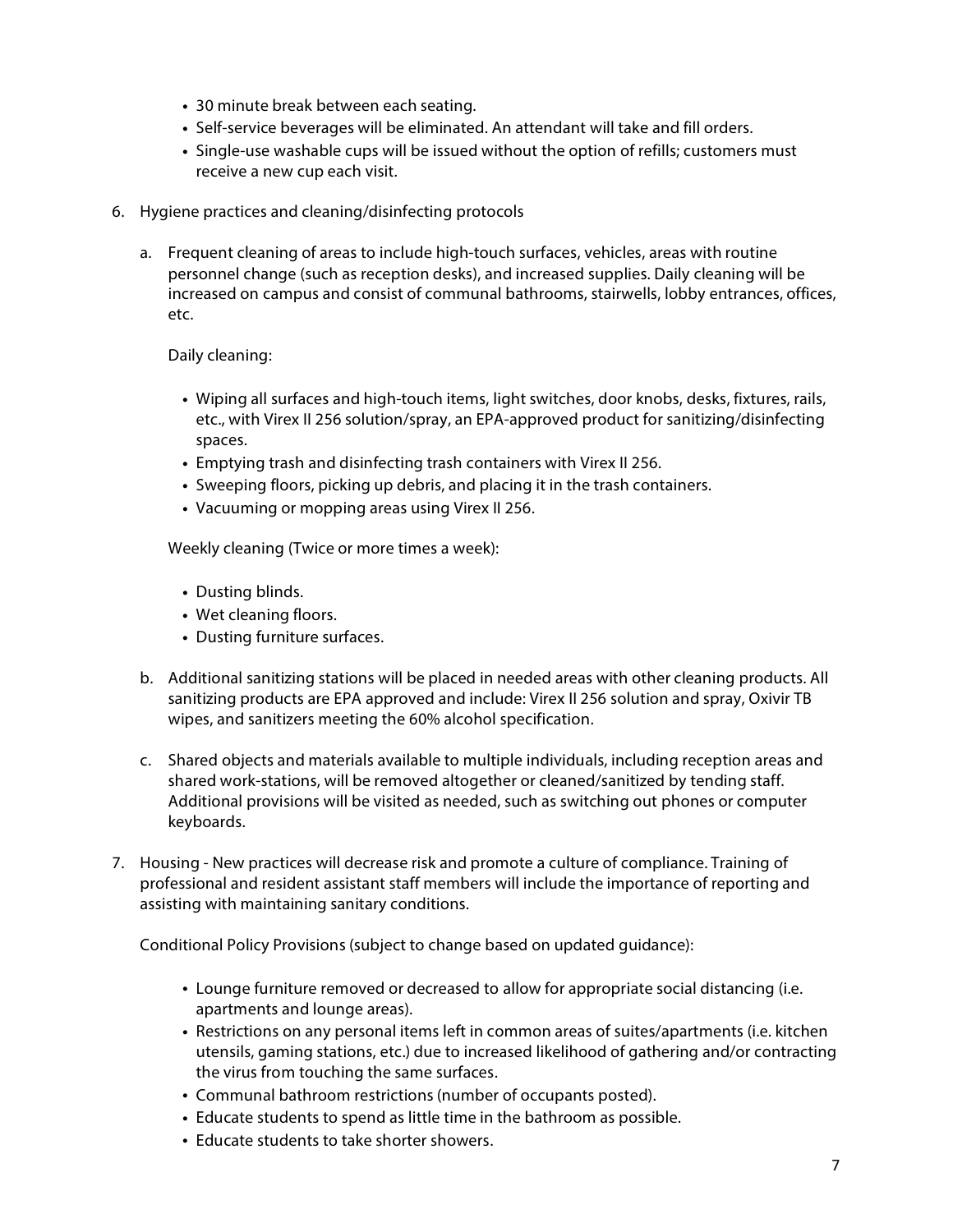- Block off sinks where necessary to maintain social distancing between sink use.
- No outside guests for any reason.
- Students' keycards will only work for their own building, at all times.
- No guests from other halls/floors.
- Only one guest per resident from other rooms on the same floor.

Cleaning: Communal restrooms will be cleaned twice a day. Social distancing will also be promoted in the restrooms. A log inside each facility will note the cleaning schedule as well as when it was last serviced and by whom.

- 8. Protections for those at risk.
	- a. The accommodation of those in a higher risk category is addressed in the University's *Returning to the Workplace: COVID-19 Guide*, which directs individuals to work with their respective vice presidents to appropriately visit opportunities for modified schedules, duties, etc. Employees may also contact Human Resources for assistance. Students will be instructed to work with their instructors and the Academic Affairs office regarding circumstances and accommodations.
	- b. Individuals with symptoms will be accommodated though a policy that will allow them to continue to work from home, if able, or to utilize their Paid Annual Leave. Students will work with their instructors to continue their coursework, in a modified fashion, until their period of quarantine/isolation ends.
	- c. Individuals with symptoms or other knowledge of exposure to a positive case of COVID should seek medical care and take appropriate action based on guidance to include a possible period of quarantine. Individuals with confirmed cases must self-isolate for the period of time recommended by their treating physician and must provide documentation to the University upon return that speaks to their condition and ability to return to campus safely.
- 9. International students and individuals from areas with increased COVID-19 activity will be accommodated through remote instruction and other means to assist them with progress toward graduation and policies will be adjusted accordingly. It is understood that many international students may not be able to travel to the U.S. in time to begin face-to-face instruction with the rest of the students. The University's advising staff will work with each student to develop a plan of study that will serve as a solution for delayed starts or missing fall instruction altogether. This will include remote course instruction, substitution of online courses, use of consortial online course offerings, or other adaptations.
- 10. Virginia Wesleyan benefits from its close relationship with Sentara Medical Group through their management of the Student Health Center and Athletic Training Facility. Additionally, the Virginia Beach Department of Public Health is partnering with the University to provide the best and most recent information that will be shared with the community. These three parties meet regularly to discuss new guidance, plans, and scenarios relative to managing the virus.
- 11. Because of proven efficacy, for the safety of our campus community, and in compliance with Governor Northam's Executive Order 63, all individuals must wear face coverings that cover the mouth and nose when in public or in spaces where there is shared company with others. This includes visitors. Masks/face shields are available for all community members and will be provided upon return to campus. In addition to a mask, all students will receive VWU branded hand sanitizer and a thermometer for self-screening use and protection of self and others. Campus Security will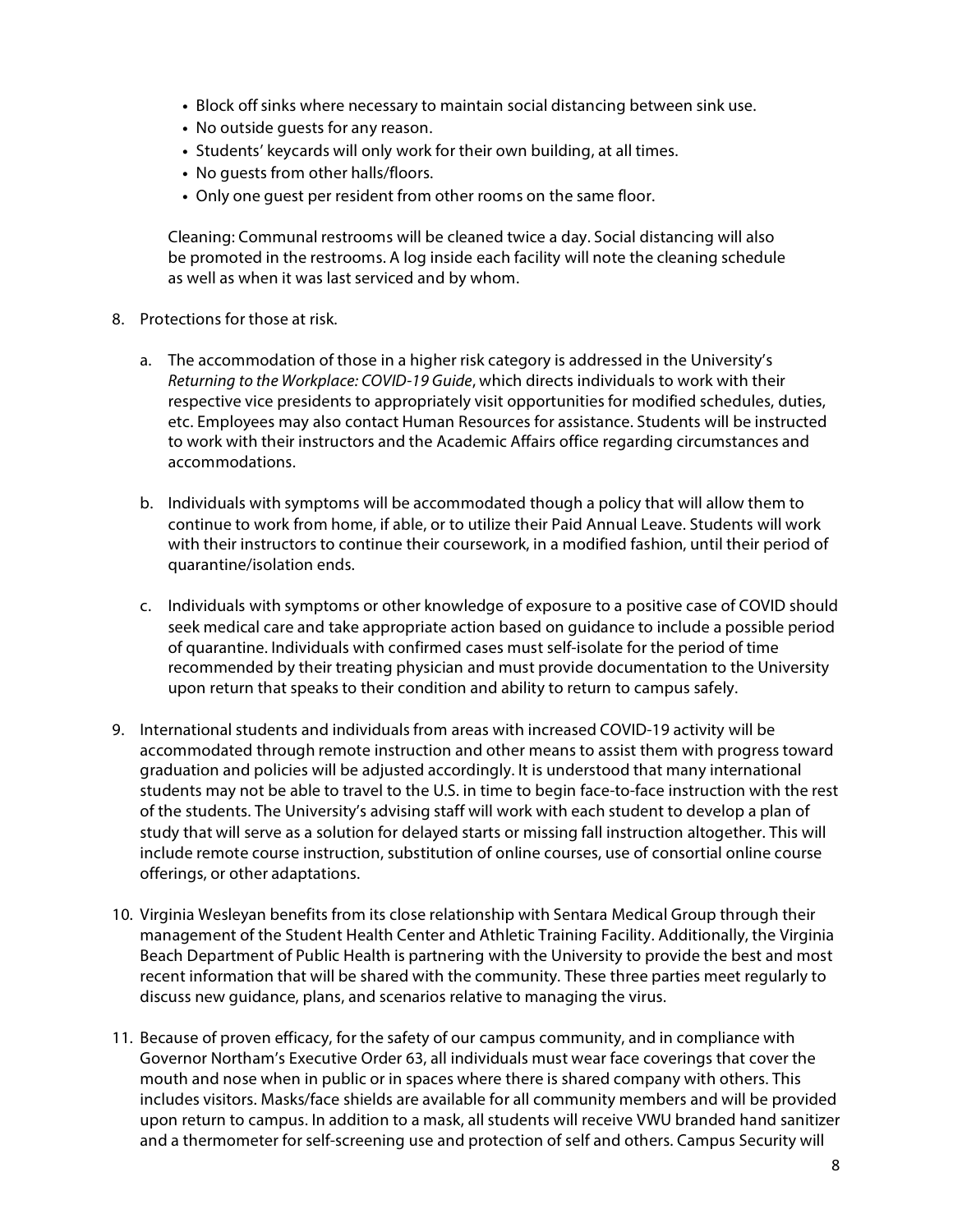communicate with visitors to inform them of the expectation to wear a mask, and Enrollment Services and other frequented areas will have a supply of disposable face coverings. The University intends to maintain its face covering expectations regardless of changes in local and state policy.

- a. All community members will be educated on: the importance of maintaining social distancing, practicing proper hygiene, sick-leave/class absences protocols, and other best practices.
- b. Faculty will wear face coverings while teaching class or otherwise providing face-to-face instruction, particularly when 6' of distancing is not afforded. Faculty may use discretion in larger classrooms or lecture halls so long as 6' or more of social distancing is afforded.
- c. Students, as well as all community members, will be required to wear face coverings at all times when indoors. Additionally, face coverings will be required while outside when a minimum of 6' of social distancing is not afforded.
- d. In line with guidance, individuals working in offices and other areas that allow for 6' of distancing will only be required to use face coverings when in the presence of others sharing the same space. All reception and public facing areas must wear masks at all times.

#### 12. Student Health Services

- a. All staff in the University's Student Health Center are in the employ of Sentara Medical Group, to include one advanced practitioner and one medical assistant. Additionally, the practice has a supervising physician and a support staff that assists with administration and advanced medical needs. All are outfitted appropriately in terms of Personal Protective Equipment.
- b. The Health Center has plans and provisions for addressing instances of suspected or confirmed cases of COVID-19 in addition to its standard operating procedures. This includes the promotion and use of Telehealth.
- c. Student mental health services is coordinated by Counseling Services. In the event someone is in quarantine or isolation, the University is prepared to assist remotely through technological solutions that were also utilized in the spring for students in need of continued care during the period of remote instruction. Counseling staff have completed specific training for managing matters associated with COVID-19, to include student anxiety and assisting with tracking and tracing.
- d. Waiting area space will be increased. Overflow for suspected cases, which also affords appropriate social distancing, has been identified.
- e. Sentara staff will refer individuals with suspected cases to one of two locations, close to campus, where testing will be available. They will also work with individuals and the institution with managing transportation, isolation, and returning to class.
- f. Telehealth, Sentara's remote solution for office visits, will be promoted as the preferred means for office visits and initial screenings. Telehealth is a convenient alternative to in-person visits for minor injury or illness, but also as an initial evaluation for COVID-19 symptoms. Video visits are a secure way to receive medical care from the comfort of home or residence hall and will be promoted as the primary means for COVID-19 related questions, concerns, and evaluations.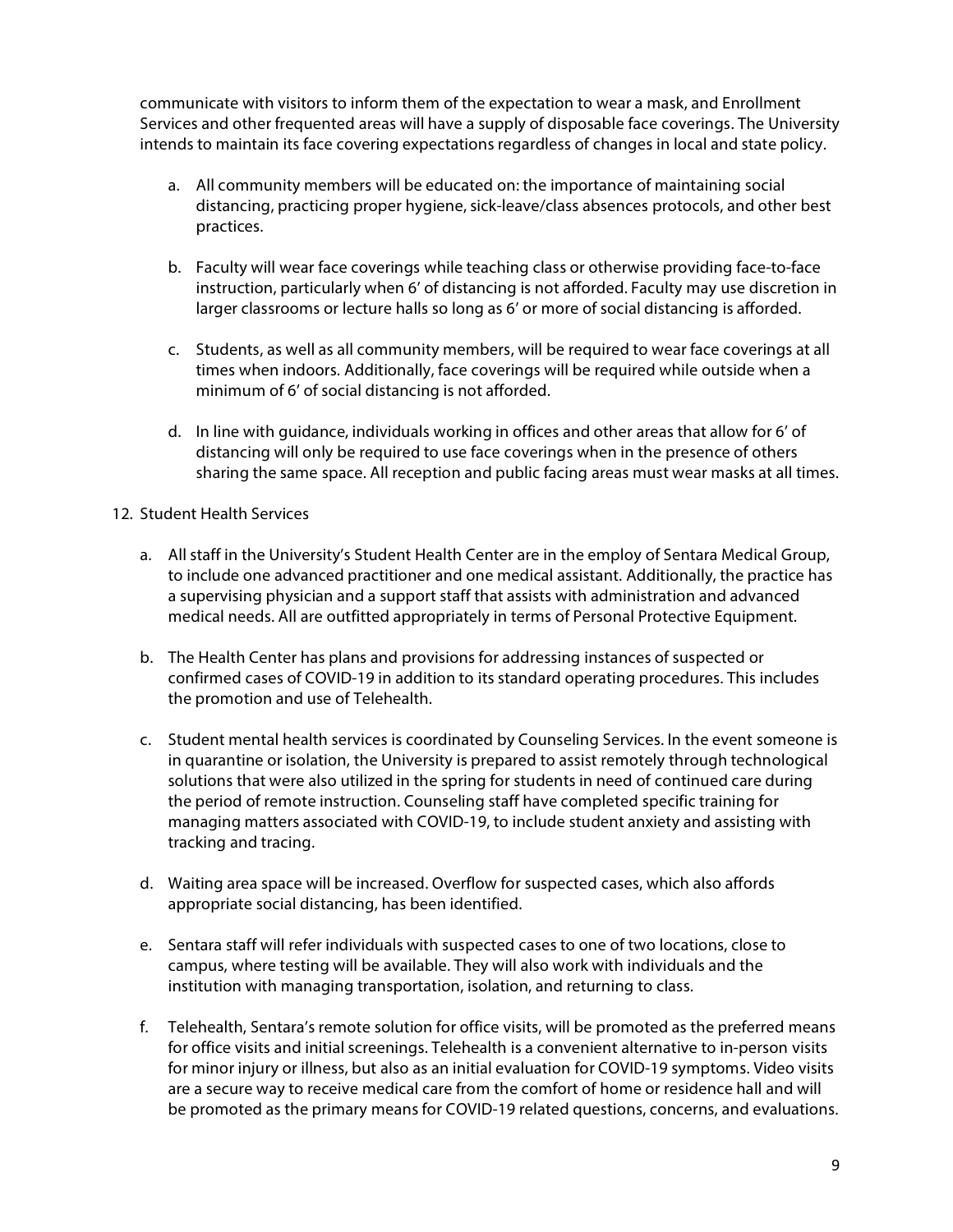13. Large events, such as performances and ceremonies, are being evaluated as new information becomes available and guidance and conditions change. Currently, there are no University sponsored events, camps, or other gatherings scheduled through August and all functions for the fall are being evaluated, rescheduled, cancelled, or otherwise altered as appropriate. This includes new student orientation, fall convocation, homecoming, and similar events.

The University is awaiting guidance from the NCAA and the Old Dominion Athletic Conference as it relates to intercollegiate athletics, competitions, and other regulations. The University will release information about seasonal play once firm guidance relative to travel and conference and non-conference competition is provided.

- 14. Communication to the community and others is coordinated by the Emergency Response Team and includes a continued series of emails, notices, videos, and announcements. The community is updated as plans, guidance, and conditions change. Additionally, the University maintains a webpage on the University website which archives all recent and previous correspondence and information: www.vwu.edu/coronavirus.
- 15. Education and training will be provided to campus, to include addressing the reality that community members may contract and manage this virus, self-isolate, and return to work or to class. Focus areas will include (1) self-screening, (2) Telehealth, (3) reporting procedures, (4) accommodations during self-isolation-classes (meals, housing, etc.), and (5) returning from isolation/documentation.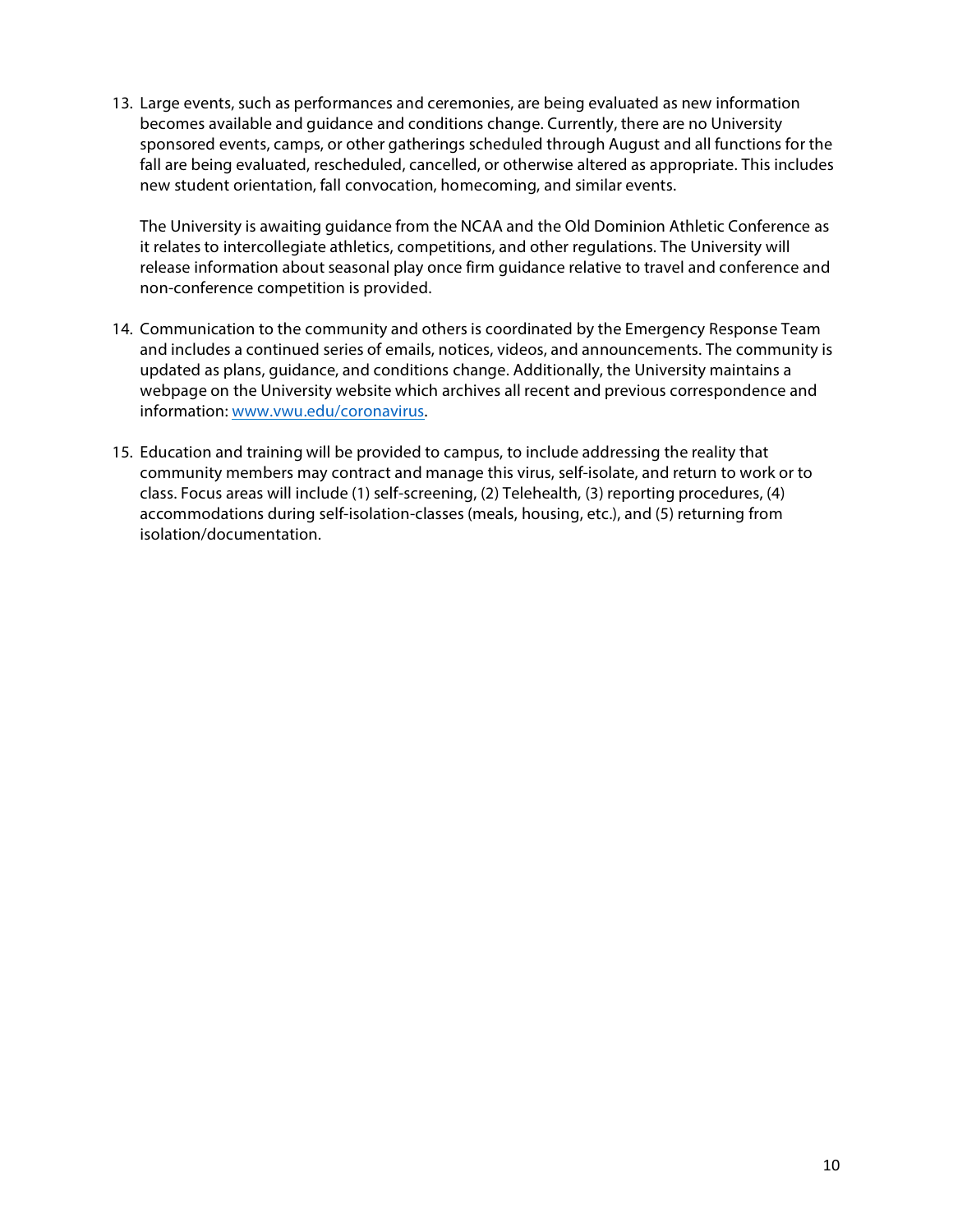# **Monitoring Health Conditions and Detecting Infection**

#### **B. Monitoring Health Conditions and Detecting Infection**

- 1. All community members will be required to monitor their own health and potential symptoms. Each will be educated on the specifics of a self-check that includes the symptoms associated with COVID-19.
- 2. According to VDH's Interim Recommendations from May 27, 2020, campus-wide testing of students or faculty/staff upon arrival or at certain set intervals is not recommended. In areas with low prevalence (presumably most of Virginia), there is a high likelihood of false negative test results. Recommendations may change if prevalence increases in Virginia communities or as more information about SARS-CoV-2, the virus that causes COVID-19, becomes available. However, the University is strongly considering and weighing all viable options relative to testing and will adjust plans in this regard as guidance and best practices are updated. The University's preferred site is Sentara Independence located at 800 Independence Blvd., Virginia Beach, Virginia 23455.
- 3. After experiencing symptoms, an individual may be directed to have a test. Additionally, based on changes to prevalence on campus, the University may alter its approach. Testing strategies may include:
	- a. Community testing for all employees and students.
	- b. Systematic prevalence testing.
	- c. Screening/symptomatic testing on site during orientation/move-in.
	- d. Referral for testing if symptomatic or those self-reporting possible symptoms.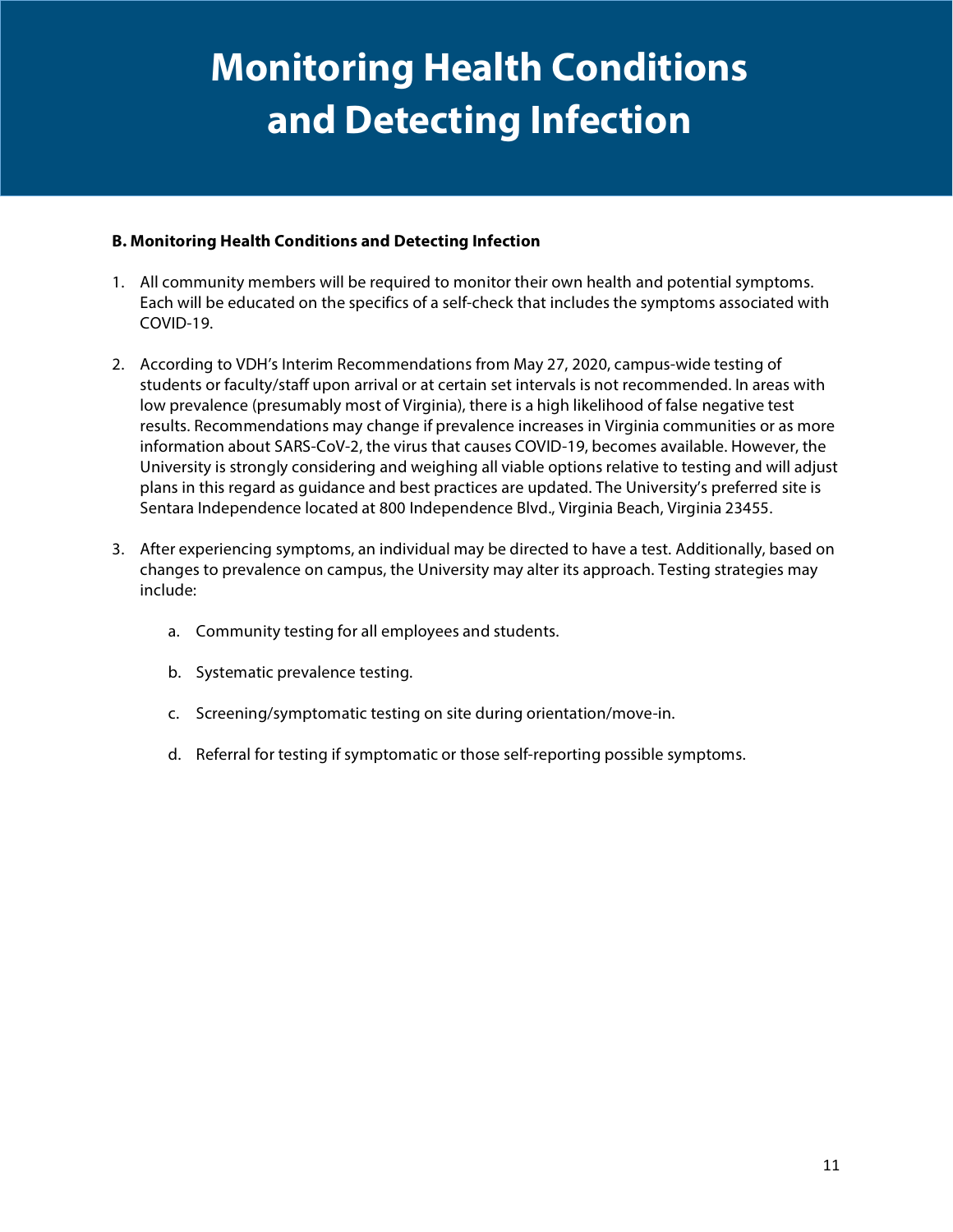## **Containment to Spread of the Disease When Detected**

#### **C. Containment to Spread of the Disease when Detected**

- 1. The University has partnered with the Virginia Beach Department of Public Health and has discussed protocols for contact tracing. This continued dialogue includes partners from Sentara Medical Group.
- 2. The University will hold a limited number of spaces on campus for individuals with suspected/confirmed cases of COVID-19 and to accommodate the needs for room changes. Additionally, the University will be working with its partners at a local Extended Stay as an overflow provision. The University has identified 20 spaces (approximately 2.5% of total occupancy) that will be reserved for students needing to quarantine or isolate. Staff members in Campus Life are prepared to assist students with transitioning to temporary space and will work with facilities staff to ensure a safe transfer. The University will work with a recovering student and his or her family to determine at what point it would be best to manage the illness at home or to be transported to a local facility for advanced care.
- 3. Campus outbreak management will include prevalence criteria based on VDH guidance and practices outlined by the Virginia Beach Department of Public Health.

After a confirmed case, facilities management and housekeeping staff, who have been trained on enhanced cleaning procedures, will identify areas of concern in conjunction with the Virginia Beach Department of Public Health. Subsequently, these places with be cleaned and disinfected. Outside doors and windows will be opened to increase air circulation in the area. Cleaning staff will follow procedures that consist of wearing disposable gloves, gowns, and masks. High-touch areas will be addressed with Oxivir TB wipes, an EPA-approved disinfectant. Trash and other disposable items in the area will be discarded and all surfaces will be cleaned and disinfected with Virex II 256. Areas will be vacuumed and hard floors cleaned and disinfected with Virex II 256. Each space will then be inspected by the supervising staff and staff from the Virginia Beach Department of Public Health if needed.

Other provisions may include:

- a. Temporary modification of course instruction.
- b. Relocation of classes.
- c. Suspension of academic and other activities based on conditions.
- d. Revision of University policies and practices to address changes in conditions and guidance.
- 4. As stated on page 8, item 10, Virginia Wesleyan benefits from its close relationship with Sentara Medical Group through their management of the Student Health Center and Athletic Training Facility. Additionally, the Virginia Beach Department of Public Health is partnering with the University to provide the best and most recent information that will be shared with the community. These three parties meet regularly to discuss new guidance, plans, and scenarios relative to managing the virus to include managing schematic individuals requiring care.